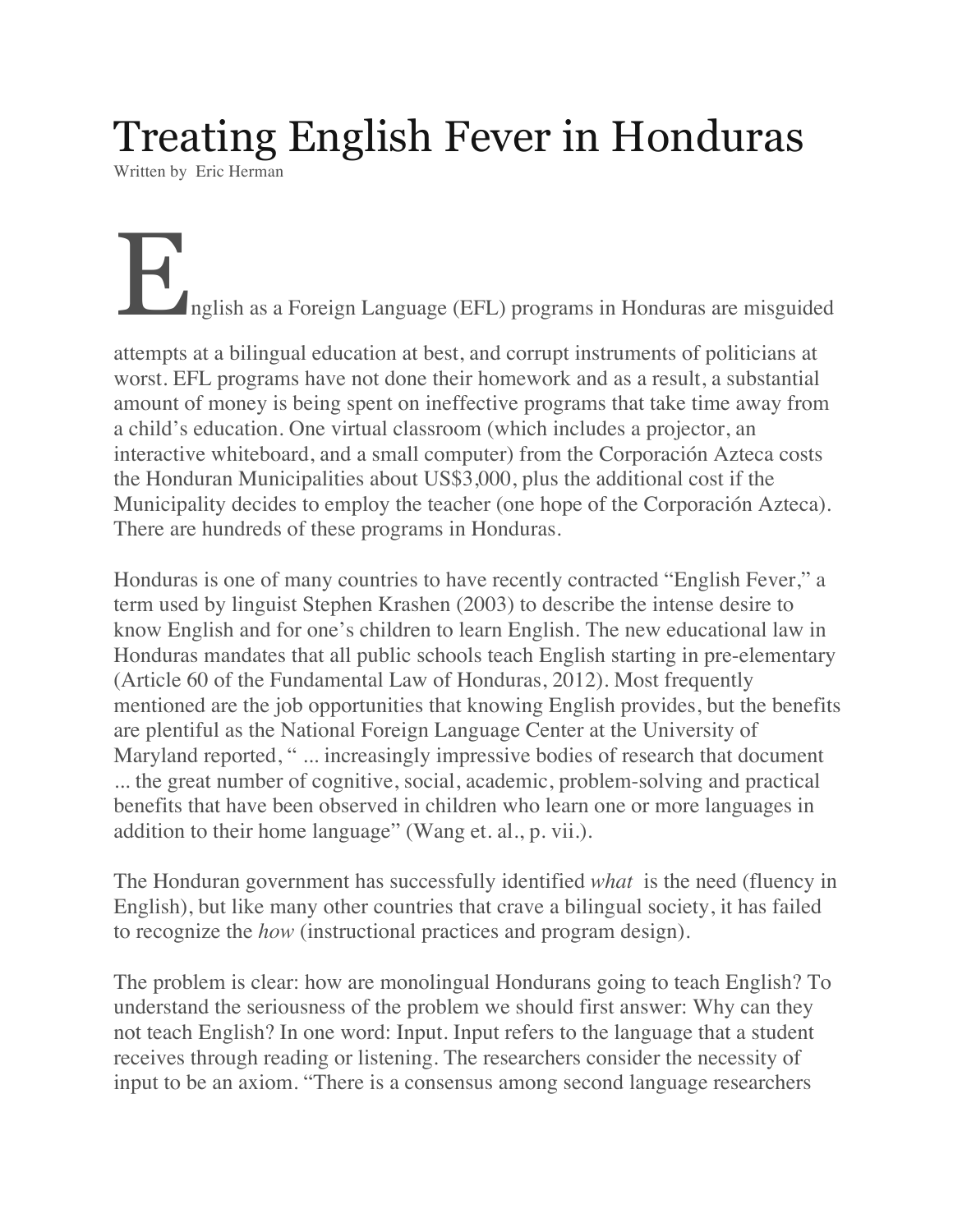that input is an essential component of second language acquisition" (VanPatten, 1996, p. 13). A fact obvious to many foreign language learners seems to be taken for granted by the well-educated Ministry of Education and the erudite lawmakers: a teacher who cannot speak English cannot provide any input and therefore cannot teach English. In order to provide quality input, you must have a high-level of fluency. Without fluency and without access to other sources of input, the lowquality input will result in poor acquisition.

The answer to the first question of *how* an English teacher who isn't fluent in English is going to teach the language is often rote learning. The teacher has students orally repeating and memorizing isolated lists of thematic vocabulary (mostly nouns). Homework and classwork often involve copying the words in a notebook twenty or more times and cutting out and pasting pictures next to the words. I have repeatedly observed each of these practices in elementary and secondary schools in Honduras, and I have observed that they are also a fundamental component of the Corporación Azteca program. The futility of rote learning should be evident to any well-educated teacher and, in fact, I have heard criticisms from Honduran teachers who have observed the Corporación Azteca program. Upon what theory of language learning is this approach based? Unfortunately, what Krashen (1982) wrote more than thirty years ago is still relevant and prevalent today. "What is perhaps most evident is that teachers and materials developers pay little attention to research and theorizing of any sort" (p. 5).

Crash courses, especially those taught with traditional methods (vocabulary memorization and grammar study), will result in very little second language acquisition (SLA). There are organizations, including the Peace Corps, for which I worked for two years, which promote traditional methodologies and provide crash courses (20 hours per level, with 3 levels) to train teachers in English.

In 2009, the Corporación Azteca began to spread its "virtual classrooms" all across Honduras, touting a traditional methodology and claiming that the students will be able to speak English after its 43-hour program (100 minutes a week for 6 months, which is being generous since it does not account for canceled classes due to school events and the fact that many schools only offer 80 minutes of class a week). Even with a fluent and comprehensible input-trained teacher, if program duration is too short, then it won't produce any significant fluency gains. Too many organizations in their response to English Fever, commit the popular mistake of promoting a quick-fix solution.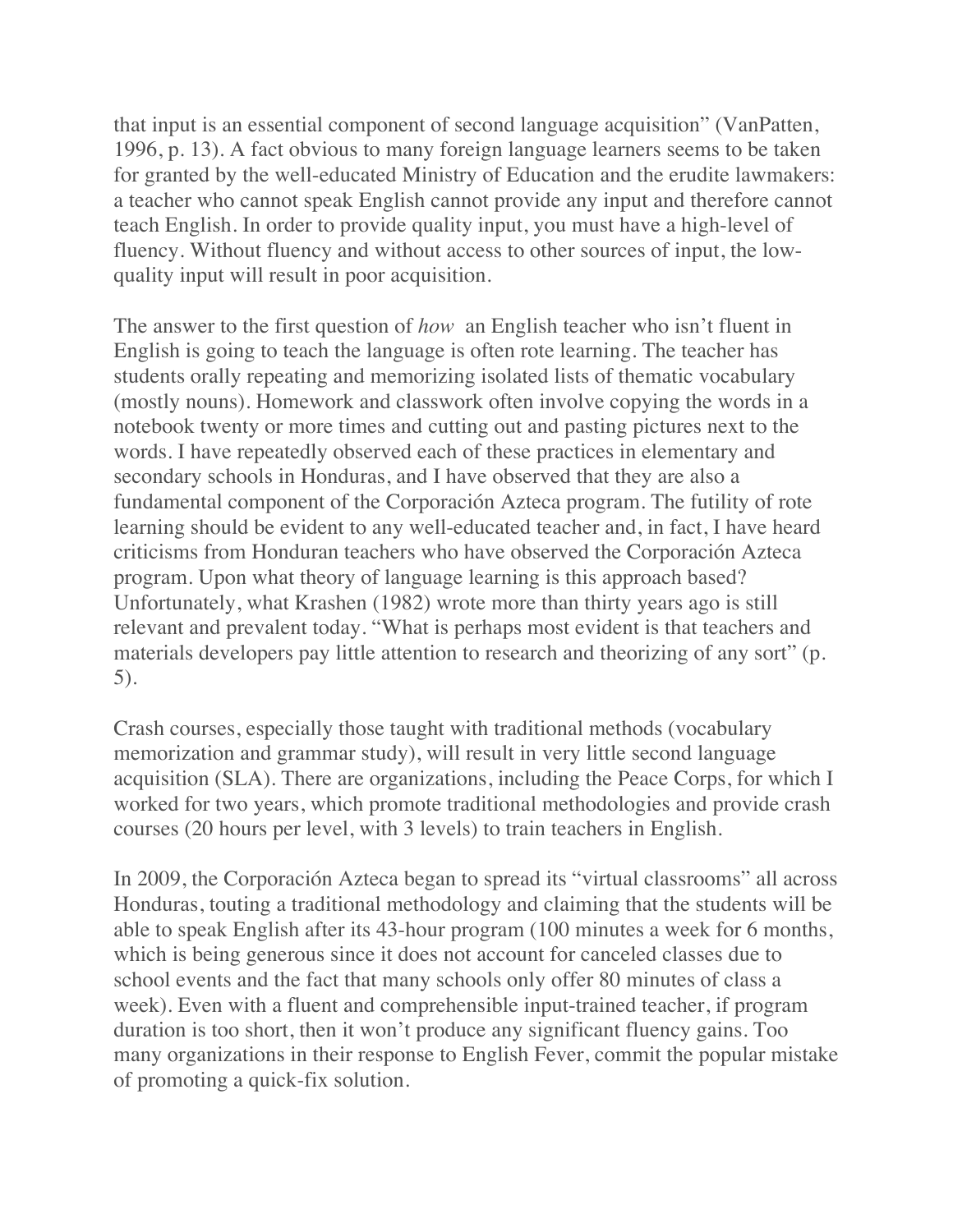The mistake made in Honduras and which continues to be made in many parts of the United States is summed up by Hasanbey Ellidokuzoglu (2008) in the "International Journal of Foreign Language Teaching": "Language acquisition is unique andis different from other types of learning. Unless we accept this fact and design L2 [second language] teaching methods based on domain-specific theories of SLA, we will be trying to teach linguistics, not the language" (p. 16). The Peace Corp's hands-on activities are best practice when it comes to the type of learning done in other academic subjects, but the activities are not based on theories of SLA. Neither is the content.

Likewise, the technology from the Corporación Azteca is an excellent resource that makes it easier to teach. The problem is that the Corporación Azteca is using the technology to teach English as a Foreign Language (EFL) with a traditional methodology. The English version of the curriculum states, "This program has the general objective at the end there of each of the participants speak, write, translate and perfect reason the English language." I have quoted it as written to demonstrate that the English translation is riddled with grammatical errors, a red flag when the program assumes it can teach you to write perfectly. The program aspires to produce students who perfectly speak and write English, but it is nothing more than wishful thinking. Brenda Murphy and Ashley Hastings (2006) have compared such delusions to magic: "People may turn to grammar for the same reason that people in some societies and times have turned to magic: they hope that the impossible can happen if only they say the right words." (p. 9).

It seems intuitive that the vocabulary that should be taught in an EFL class be the most-commonly spoken words, yet the traditional approach focuses on many lowfrequency words. According to the Corporación Azteca Curriculum Manual, each class presents a new grammar rule or a new set of thematic vocabulary words (mostly nouns and some adjectives), except for vocabulary review or test days, which occur approximately every five classes. Mark Davies (2006), in his frequency dictionary based on a 20 million word corpus, states that 60 percent of spoken English consists of 50 function words (p. vii). Eighty-five percent of speech consists of 1,000 words (Nation, 1990).

Furthermore, Davies (2006) points out the importance of verbs, since they compose about 20 percent of all words in a language (p. vii). The extensive lists of thematic vocabulary words taught in a traditional class are rarely within the most frequently spoken 1,000 words and the majority of these thematic words are nouns. Take the numbers in Spanish, for example. Numbers are typically taught in the first month, if not the first week of a traditional class. The number nine has a rank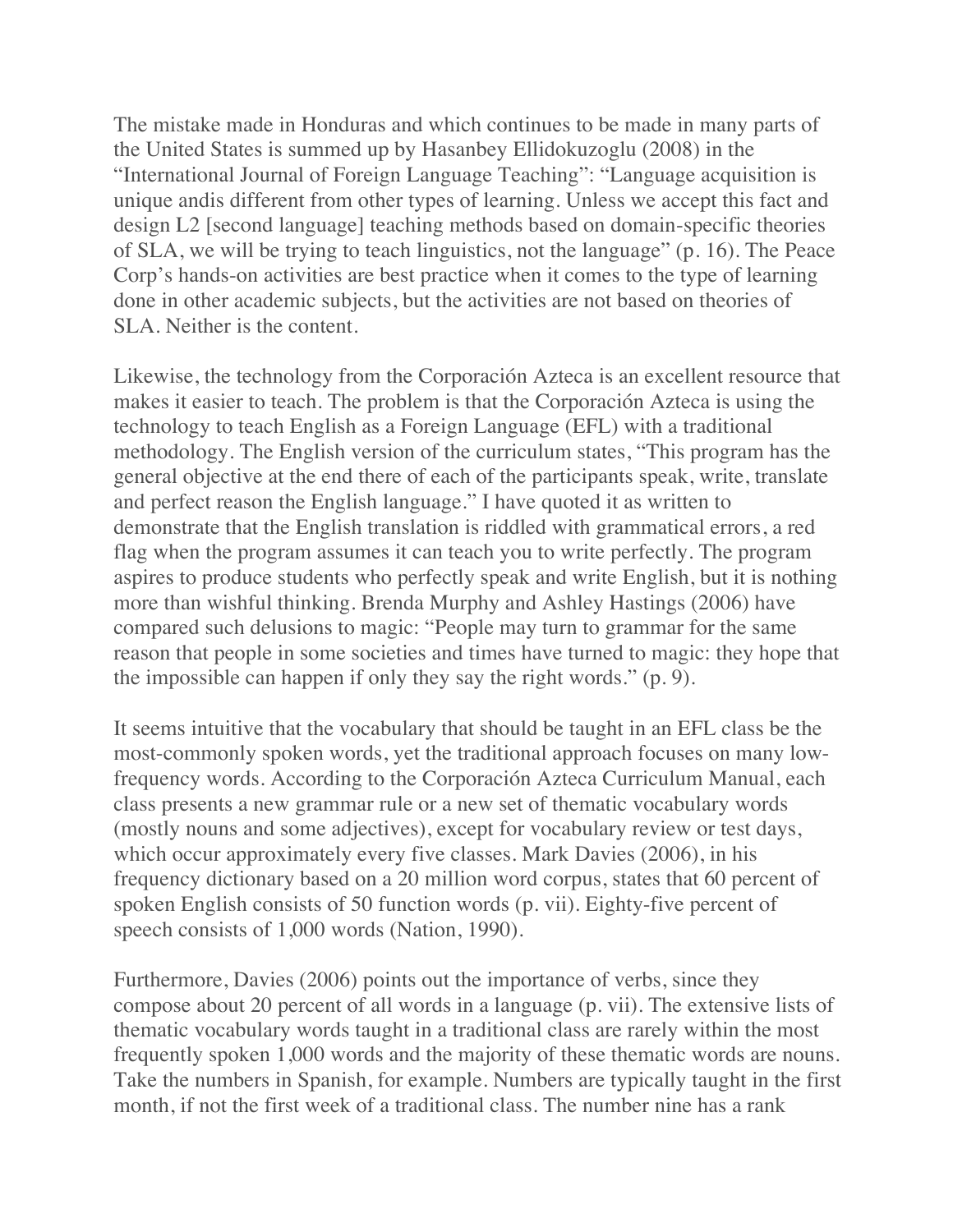frequency of 786. There are more than 300 more frequent words than the numbers 6 through 10, and the numbers 13 through 19 are not in the most frequently used 1,000 Spanish words. In fact, only the numbers one and two are in the mostfrequently used 100 words. Below are the most-frequently used words per theme and also the extremely low-frequency words typically taught in that theme. The numbers in parentheses are the rank frequencies as calculated in Davies' *A Frequency Dictionary of Spanish* (2006)*.* Words are translated to English.

**Animals:** (780) horse, (4,945) elephant **Body: (**150) hand, (2,407) ear **Clothing:** (1,710) suit, (4,427) t-shirt **Colors:** (250) white, (8225) orange **Days:** (1,121) Sunday, (3490) Tuesday **Family:** (166) son, (5,071) niece **Food:** (787) meat, (7602) carrot **Months:** (1,244) August, (2,574) September **Sports:** (2,513) soccer, (28,388) hockey **Weather:** (989) heat, (5493) breeze

It is no wonder that students can do so little with the language when we focus instruction on uncommon words. On the contrary, comprehensible input methods teach the highest frequency words by definition, i.e. high frequency words are understood everyday in what is heard and read.

Besides the hopeless methodology, the Corporación Azteca shares the problems of other well-intentioned, but unsupported approaches to teaching English. How fluent is someone after studying English in a Honduran college that almost certainly relies on similar, ineffective teaching methodologies? Honduras is not singled out in this regard, since US colleges currently fail to produce many fluent speakers of foreign languages. Ironically, teachers with functional fluency correctly attribute their success to reading, watching movies, living abroad, all potential sources of comprehensible input. The Corporación Azteca claims that "each of the teachers ... [is] one hundred percent bilingual," is suspect. The teachers are local Hondurans, many of which have a degree in English from a Honduran university or are still studying English.

It gets worse. Again, I will use the Corporación Azteca as an example, but many organizations are guilty of sending in teachers after inadequate training. The Corporación Azteca instructors are given a three-day training and do not need to have a degree in education. At the end of the Corporación Azteca's crash EFL